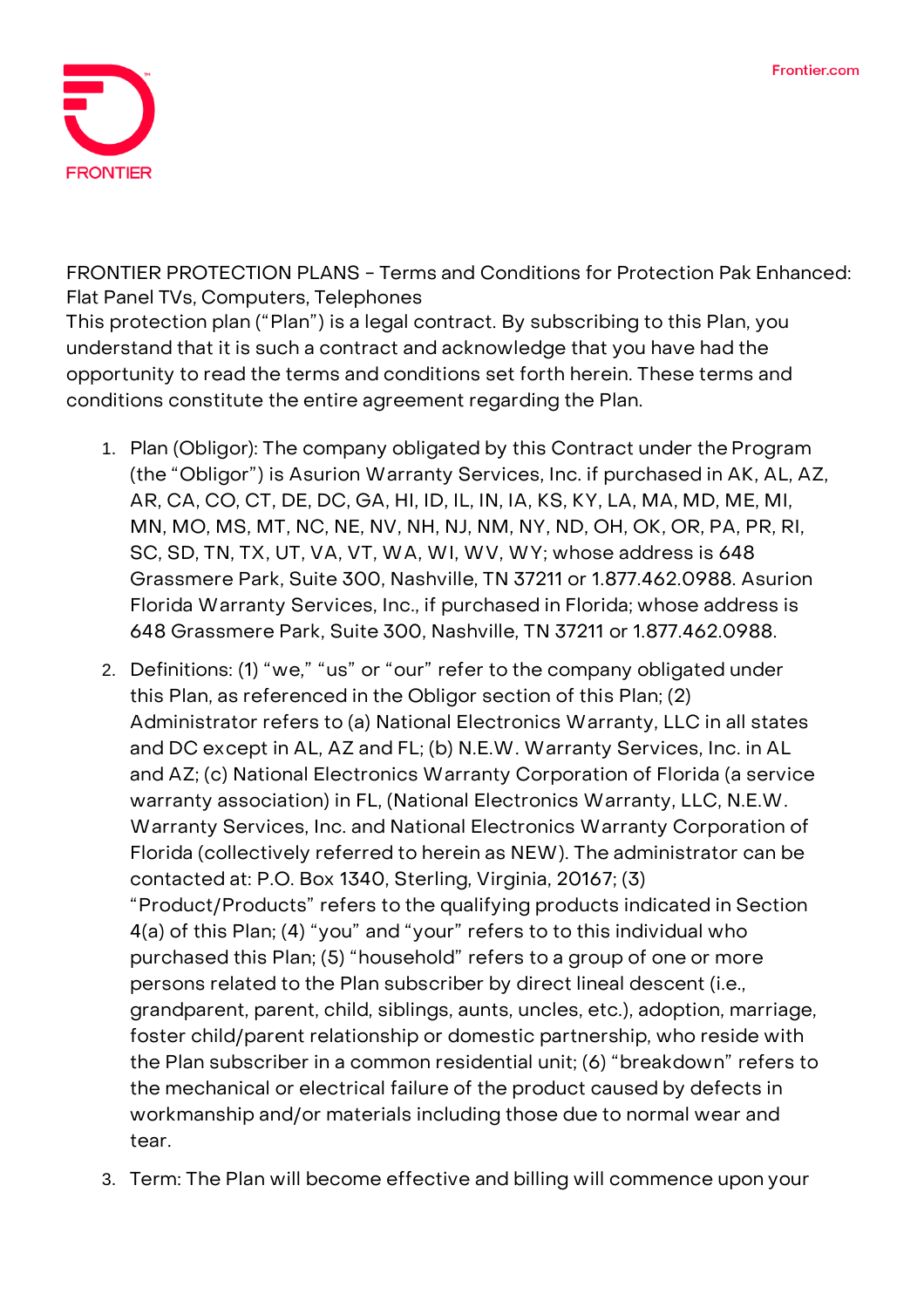

subscription to the Plan. **As specified in Section 4(b), there is a 30-day waiting period before coverage commences.**

- 4. **Coverage:** This Plan provides for the repair or replacement of your product to its standard operating condition if the product fails to perform its intended functions due to workmanship breakdown. The terms of coverage are further outlined below:
	- a. Qualifying Products: This Plan covers Desktop and Laptop systems, Flat Panel Televisions and Telephones. Televisions can be of any brand, any age and any size, either LCD, Plasma or LED and include original remote controls. A Desktop and or Laptop system consists of a desktop personal computer or laptop computer (collectively referred to as "PC" or "PCs") and the following: an associated external monitor that is 19" or smaller, keyboard (wired or wireless), mouse (wired or wireless), external broadband modem, and non-commercial router (wired or wireless) and one (1) Fiber Internet back up battery per household. All types of PCs are eligible for coverage under this Plan except PCs which are not equipped with a Windows Operating System version Windows XP or newer or Android version 1.6 or newer and Apple computers which are not equipped with an Apple operating system version OS X or newer or Linux OS with 2009 publication date or newer. Telephones must be single line phones, 2-line phones or caller ID displays.
	- b. Coverage Effective Date: **Coverage under the Plan will commence 31 days after your subscription to the Plan. No service will be provided during the initial 30 days of the Plan. If the Plan is cancelled, coverage will continue for 30 days after the cancellation date.** There will be no lapse in coverage if you move to another residence, provided that you continue the Plan and notify Frontier of your new residence address.
	- c. Primary Residence: Unless otherwise specified, the coverage under this Plan applies to all systems customarily located in your primary residence belonging to you or a member of your household. If you change your primary residence, you are required to notify Frontier of such request or change. In the event that you wish to obtain coverage for more than one residence, additional Plans must be purchased.
	- d. Service Fee: **In the event that your Flat Panel Television, PC or monitor**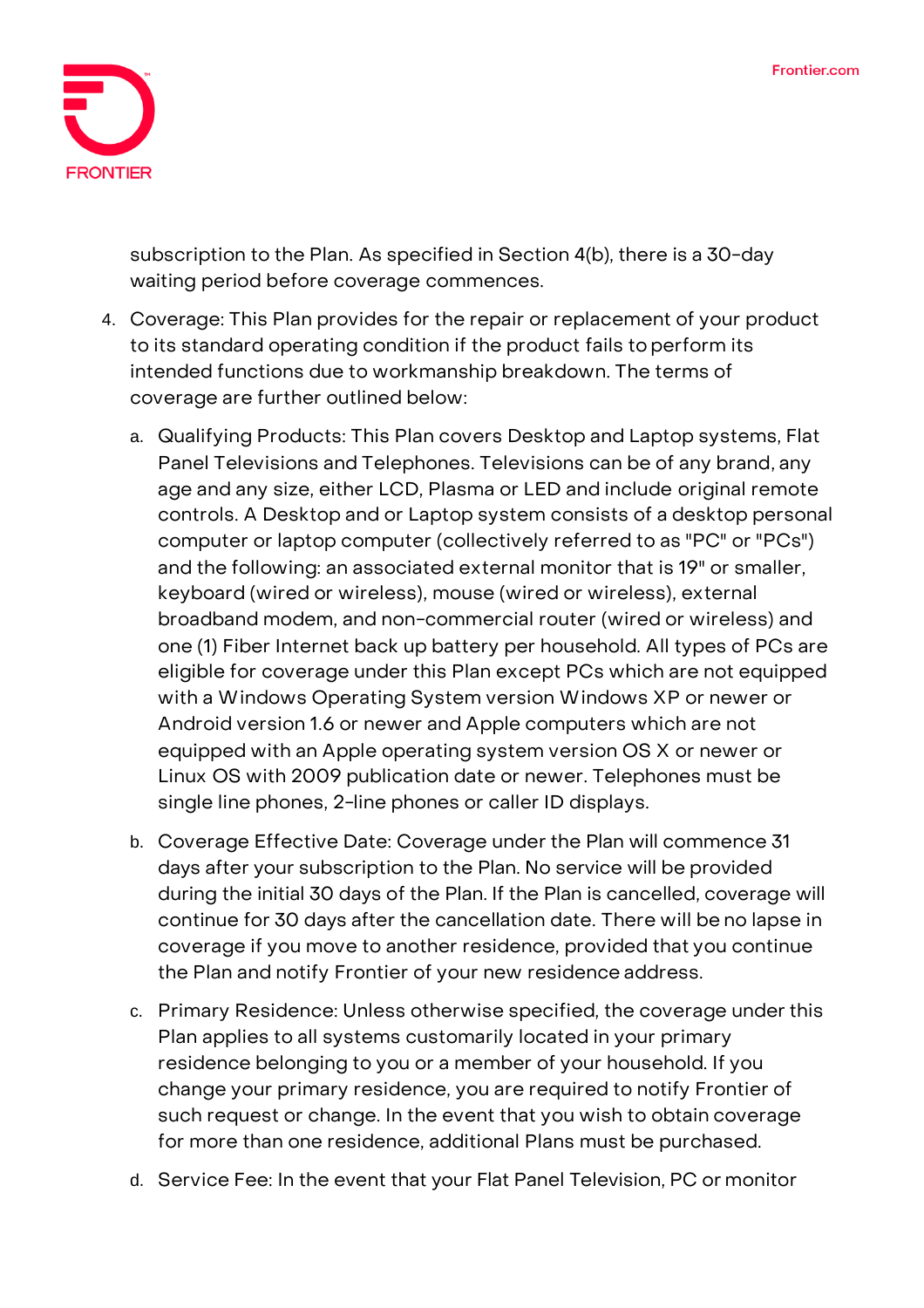

**requires service, you will be required to pay a service fee in the amount of Eighty-Nine Dollars (\$89.00).** The service fee does not apply to the repair or replacement of a telephone, remote control, keyboard, mouse, modem, router or Fiber Internet back up battery The service fee must be paid and received in advance of the service being provided and may be paid through a valid credit card, check or money order.

- 1. Computers: Keyboards, Mice, Modems, Routers: This Plan covers the cost to repair or replace items that are not integrated components of your PC, including the keyboard, mouse, modem, router or, with ones of like kind and quality. You will not be charged a service fee for claims related to the products listed in this Section 4(d1), however, the costs associated with the repair or replacement of these products will apply toward the aggregate claim limit under the Plan.
- 2. Telephones: The Plan also covers a replacement telephone/caller id unit. A replacement product will be shipped directly to your billing address along with a return kit and return postage for the defective product. If you fail to return the defective product you may be billed for the replacement product. The product will be replaced with a product comparable in kind and quality. You will not be charged a service fee for claims related to the products listed in this Section 4(d2), however, the costs associated with the repair or replacement of these products will apply toward the aggregate claim limit under the Plan.
- 3. Televisions: The Plan covers the cost of replacing the original remote control unit. Replacement will be of like kind or quality. You will not be charged a service fee for claims related to the products listed in this Section 4(d3), however, the costs associated with the repair or replacement of these products will apply toward the aggregate claim limit under the Plan.
- 4. Fiber Internet back up battery: The Plan covers the replacement of One (1) Fiber Internet backup battery for the life of the plan. You will not be charged a service fee for claims related to the products listed in this Section 4(d4), however, the costs associated with the repair or replacement of these products will apply toward the aggregate claim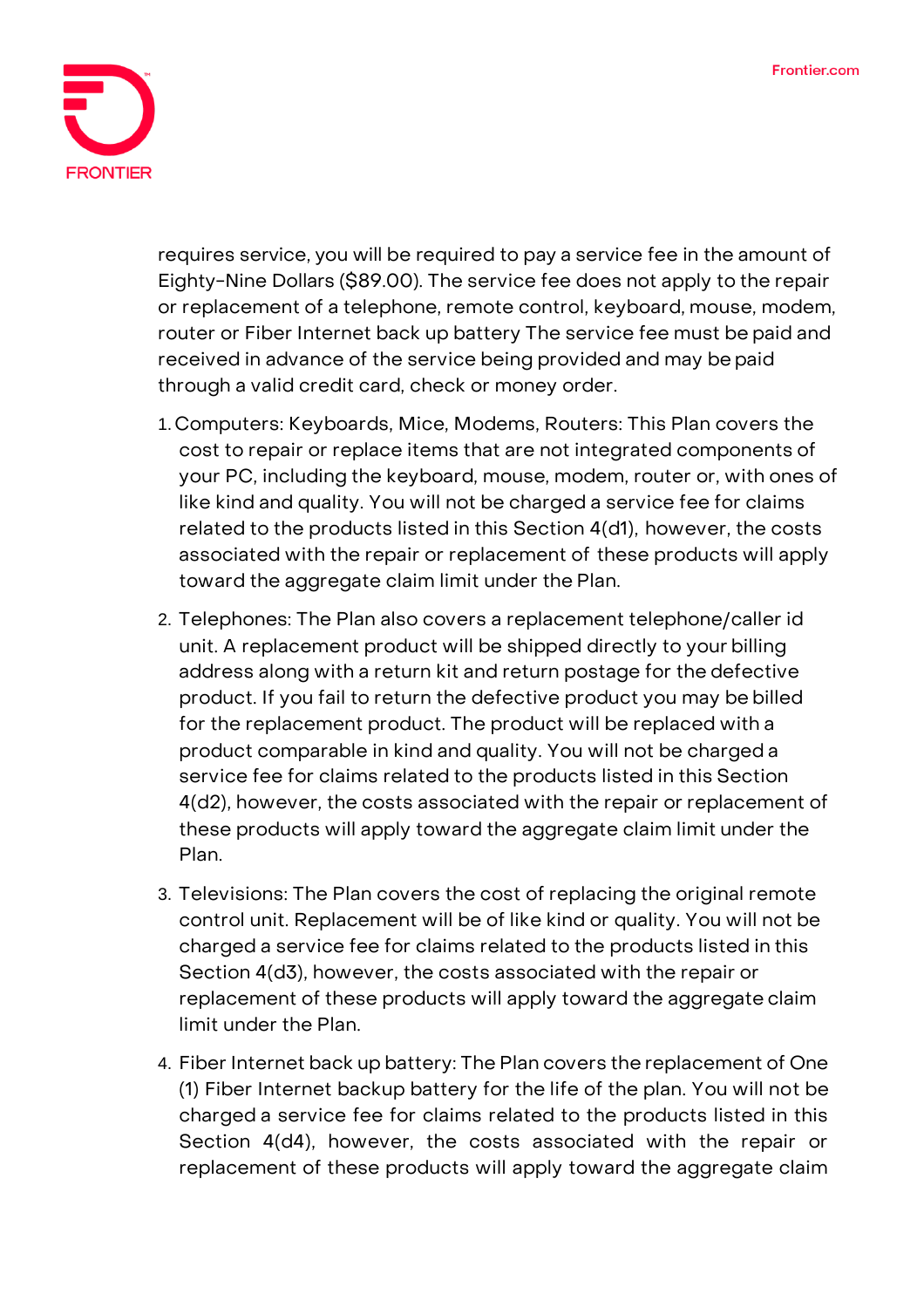

limit under the Plan.

- e. On-Site Service: If the product requiring service is a television greater than 32" or a desktop computer, it will be serviced on-site. We will use our best efforts to have an authorized service provider contact you within one (1) business day of your initial call to arrange for service. Service will be provided during regular business hours Monday through Friday, except holidays. An adult (18 years or older) must be present during the time of service. You must provide a safe, non-threatening environment for our technicians in order to receive on-site service. Due to environmental or technical requirements, if certain repairs cannot be completed where the product is located and must be repaired at another location, this Plan will cover all shipping and handling costs. The product must be located at your primary residence at the time of service.
- f. Repair Depot Service: If the product requiring service is a television 32" or smaller or laptop computer or monitor, it will be shipped to a designated repair depot location for service. We will use our best efforts to ship a carton, prepaid shipping label and instructions for shipping your product to you within two (2) business days of your initial call for service. This Plan provides for next business day shipping. All shipping costs are covered by the Plan.
- g. Advance Replacement for Telephones/Caller ID Units: A replacement product will be shipped directly to your billing address along with a return kit and return postage for the defective product. If you fail to return the defective product you may be billed for the replacement product. The product will be replaced with a product comparable in kind and quality subject to the provisions cited herein. We make no representation or warranty that any replacement product will be identical or substantially identical to the product submitted for replacement. Replacement will be with a new or refurbished product, at our sole discretion.
- h. Power Surge Protection: The Plan provides power surge protection in the absence of any other insurance coverage. If your product is damaged as a result of a power surge, we will service your product in accordance with the terms herein.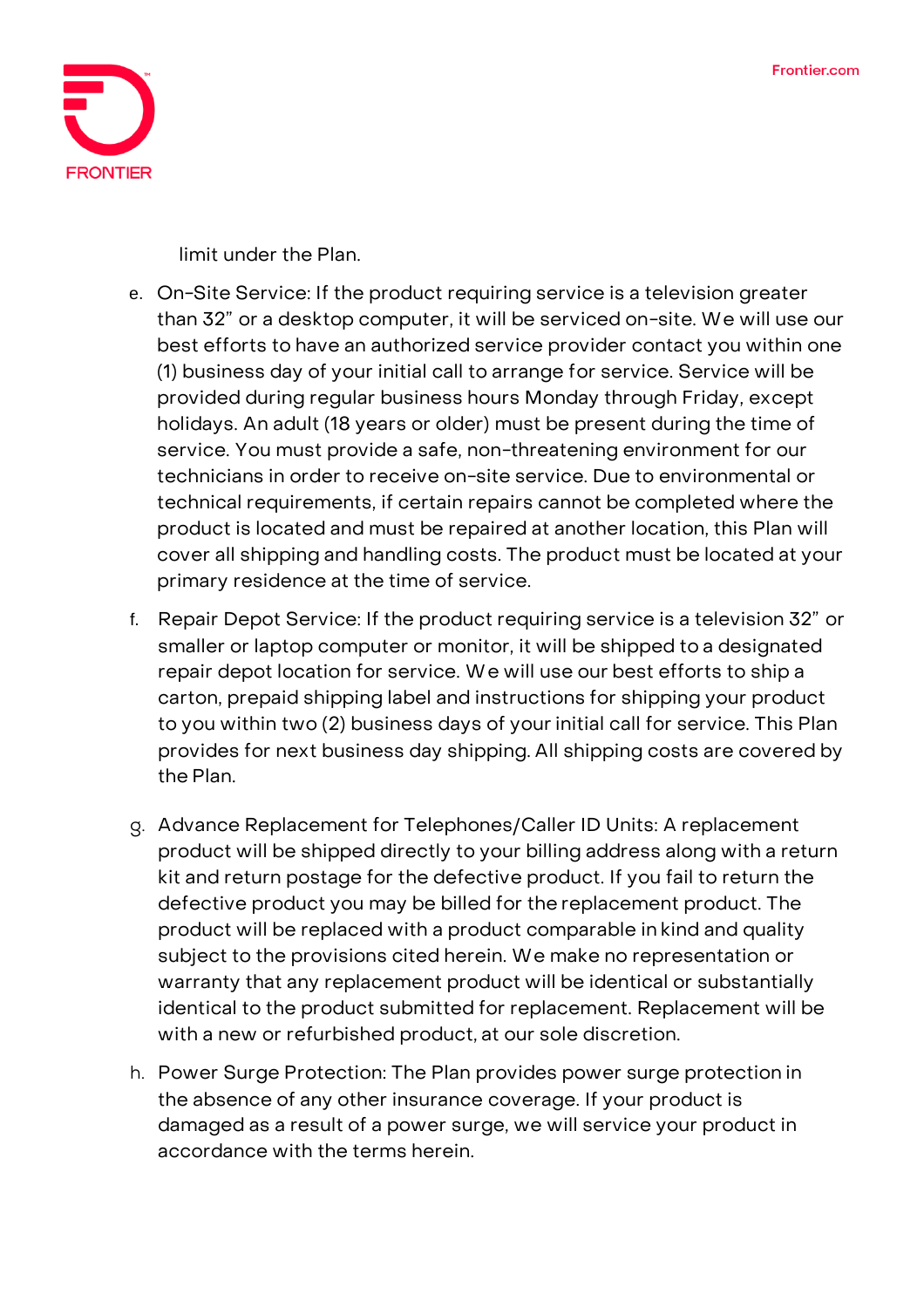

- i. Subscriber Eligibility. Only customers residing in the United States are eligible for coverage under the Plan.
- j. Replacement Products: If we opt to provide you a replacement product under the Plan, we reserve the right to retain ownership of your defective product. At our sole discretion, we may require that you return the defective product to our designated repair depot location as a condition to receiving your replacement product. Shipping costs associated with the return of the product will be paid by us.
- 5. **Registration:** Registration of this Plan is not required. At your option, you may register the products to be covered by the Plan at any time during the coverage period. Changes and/or updates to the list of covered products can be made by updating your online account at this web address.
- 6. **Plan Limits of Liability (Aggregate Claim Limit):** Under the Plan, claims cannot exceed \$3,000 per 12-month rolling period which commences on the date of your first claim. We will be responsible for informing you, at the time of the claim, if you have reached the \$3,000 aggregate claim limit. The retail value of any repairs shall be equal to the market retail value of parts and labor charges for repairing the product, as determined at our sole discretion, provided that the retail value for any repair shall not exceed the total retail value of a comparable replacement product. In the event that you reach the 12-month aggregate claim limit for claims (\$3,000) and the product requires additional repairs, we will provide you with information on how to get the product repaired; however, we will not be responsible for any costs related to these repairs.
- 7. **Your Responsibilities:** This Plan is for your use only and may not be assigned. Products owned by anyone other than you or members of your household will not be covered by the Plan. Any abuse of the Plan by you, including but not limited to seeking replacement of a product not belonging to you, may result in termination of the Plan upon notice. The Product must be in good working condition prior to your Plan subscription. You must follow the instructions tat are in the owner's manual for proper use, care and maintenance of the Product. Failure to follow the manufacturer's maintenance and service guidelines may result in the denial of coverage under this Plan. We strongly recommend (but do not require as a condition of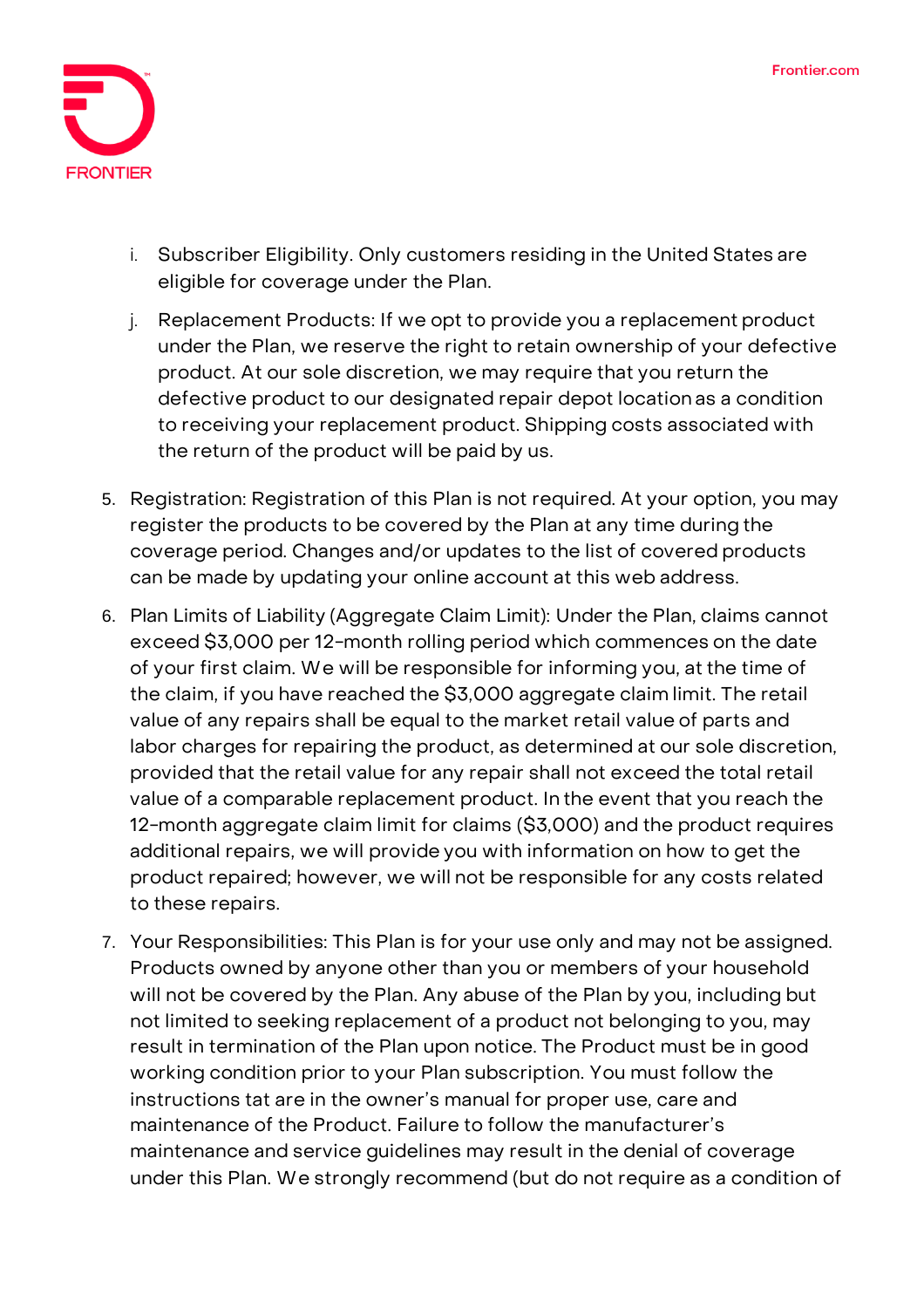

this Plan) the regular back up of data and software. It is important that you back up all data files on your PC prior to the commencement of service; repairs to your PC may result in the deletion of such data files. Please retain these terms and conditions for your records.

- 8. **Payment:** You agree to pay monthly charges for this Plan as such charges may appear on your monthly bill from Frontier Communications Corporation. The monthly rate for the Plan was provided to you at the time you subscribed to the Plan. You may contact your Frontier representative for the current applicable rate for the Plan. Non-payment may result in cancellation of the Plan. All charges, plus all applicable taxes, shall be due and payable by the due date stated on your Frontier bill.
- 9. **If Your Product Needs Service:** In the event the product fails to operate, you may, 30 days after subscription to this Plan, file a claim by calling 1.877.462.0988, 24 hours a day, 7 days a week, excluding national holidays. As stated above, service for your Televisions, PCs or monitors is subject to your payment of a \$89.00 service fee for each claim. **AT OUR OPTION, REPLACEMENTS WILL BE NEW, REBUILT, REFURBISHED, OR NON-ORIGINAL MANUFACTURER'S PARTS OR PRODUCTS THAT PERFORM TO THE ORIGINAL FACTORY SPECIFICATIONS.** If, at our sole discretion, it is determined that the product cannot be repaired, we will offer you a replacement product of like kind and quality, either new or refurbished. The cost of the replacement product cannot exceed the available balance of funds under the aggregate claim limit. Repaired or replaced products are warranted by us for 90 days from the date of product receipt by you. In the event that the product fails to function properly during such 90 days, we will repair or replace the product at no cost to you. Such services will not be charged against your aggregate claim limit under the Plan. If you choose not to accept the replacement product which we offer you, then we will provide a payment to you in the form of a gift card or check based on the fair market value of the product as determined by us, based upon the age of the product. This payment amount cannot exceed the available balance of funds under the aggregate claim limit.
- 10. **Insurance Securing this Plan:** This Contract is not an insurance policy. This Contract is secured by an insurance policy provided by Liberty Mutual Insurance Company, in the following jurisdictions only: AL, AR, CA, CT, FL,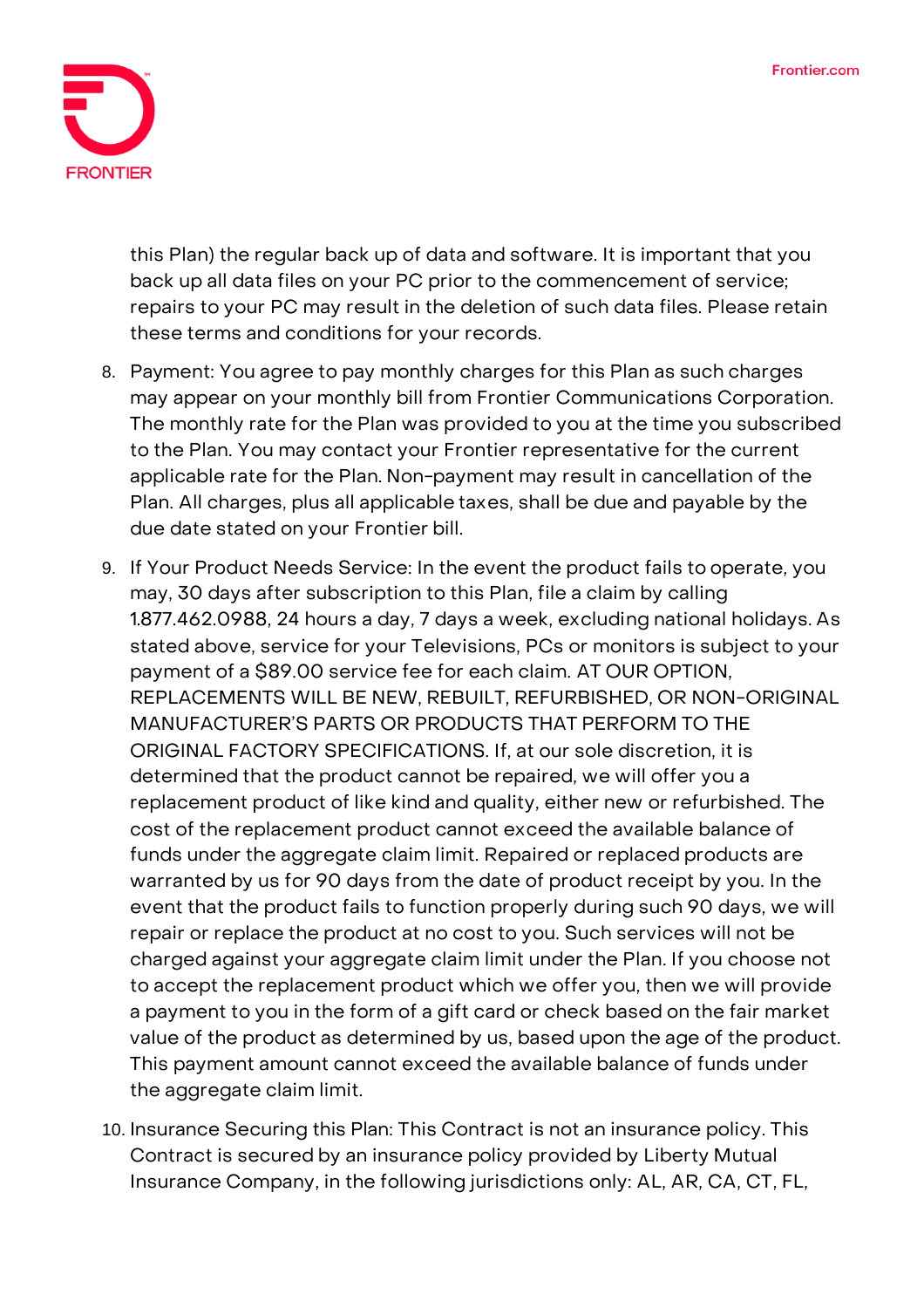

GA, HI, IL, KY, MN, MO, MT, NC, NH, NV, OH, OK, OR, SC, TX, VA, VT, WA, WI, WY and all other states required by law. In NY, this Contract is secured by an insurance policy provided by Liberty Insurance Underwriters Inc. If You reside in one of these listed states and, within sixty (60) days We have not paid a covered claim, provided You with a refund owed or You are otherwise dissatisfied, You may make a claim directly to the insurance company at 175 Berkley Street, Boston, Massachusetts, 02116 or 1.617.357.9500.

- 11. **Exclusions—What Is Not Covered:** This Plan does not cover the following:
	- a. Products with pre-existing conditions at the time of your subscription to the Plan;
	- b. Batteries (except for a Fiber Internet back up battery);
	- c. Failure of a Fiber Internet back up battery due to improper use or use with unauthorized products or any Fiber Internet back up battery previously replaced under this Plan or any other Frontier service plan owned by you;
	- d. Components or products used for any commercial, public, lease or other non-residential purpose;
	- e. Cosmetic defects, damage to or failures of non-operational components that do not inhibit the proper operation and performance of a covered item, such as but not limited to: appearance parts; broken hinges; cracked cases; decorative finishing; finish defects; handles; nonfunctional plastic; trim; accessories; attachments;
	- f. Damage or costs resulting from: improper installation or setup; use in any combinations not approved in the manufacturer's specifications; unauthorized modifications, alterations, repairs or repair personnel;
	- g. Failure, inoperability, or disruption of any product or product functions due to any design flaw or systemic manufacturing defect;
	- h. Failures, damage or loss caused by any physical force external to the product, whether accidental or intentional, including but not limited to: any disaster, whether natural (acts of God) or man-made, whether local or catastrophic; abuse; acts of war; civil disorders; corrosion; dirt; mold; dust; earthquake; fire; hail; insects or other animals; liquid immersion; malicious mischief; misuse; negligence; nuclear accident; riot; rust; sand;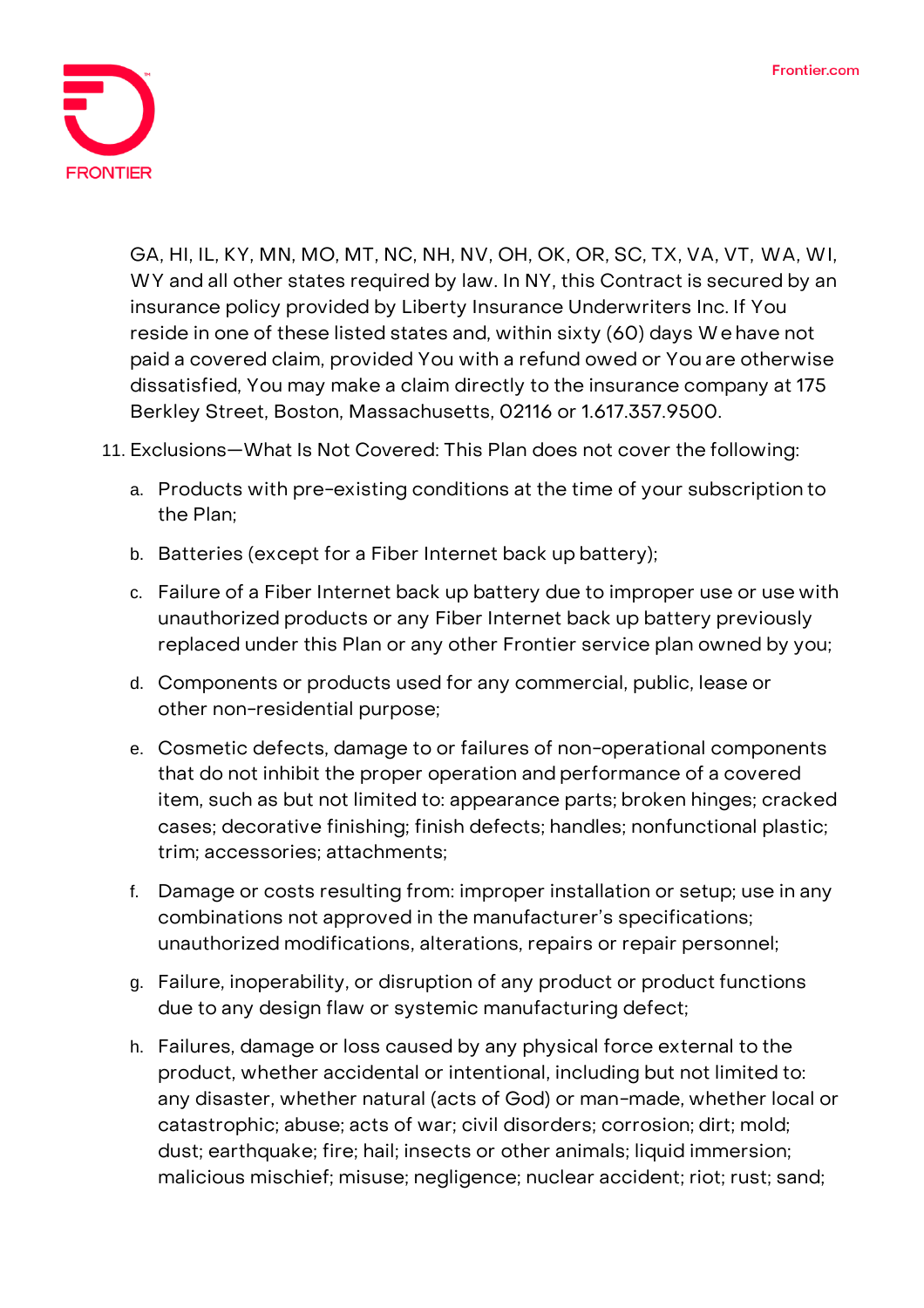

smoke; storm; terrorist attack; vandalism; wind;

- i. Costs associated with installation or de-installation of any product;
- j. PC peripherals such as printers, external speakers and/or scanners;
- k. Burned-in images and pixel failure within designed specifications or that do not materially alter the product's functionality;
- l. Wireless repeaters, Fiber Internet routers, signal boost routers, additional base stations;
- m. Adjunct devices, or any device that is not built into the PC's CPU housing, except a keyboard, mouse, broadband modem, router or Fiber Internet back up battery;
- n. PCs that do not have administrator's permissions. Covered PCs must be able to upload and download software;
- o. Products that are not owned by you or a member of your household, leased and rented products, or products that are not customarily located in your specified residence;
- p. Loss or damage to the product either while in storage or in the course of transit, delivery, or redelivery, except where the loss or damage occurs while your product is located at our designated repair depot;
- q. Normal periodic or preventative maintenance, inspections, cleaning, or tune-ups; minor adjustments and settings outlined in the product owner's manual that the user can perform; costs related to any service request which results in customer education or no problem found;
- r. Products whose serial number has been altered or removed;
- s. Products located outside the United States;
- t. Repair or replacement covered by a manufacturer recall in effect at the time of the failure;
- u. Support or repairs to software; loss or damage to software due to any cause; including but not limited to, computer virus; worm; Trojan programs; adware, spyware, firmware or any other software program;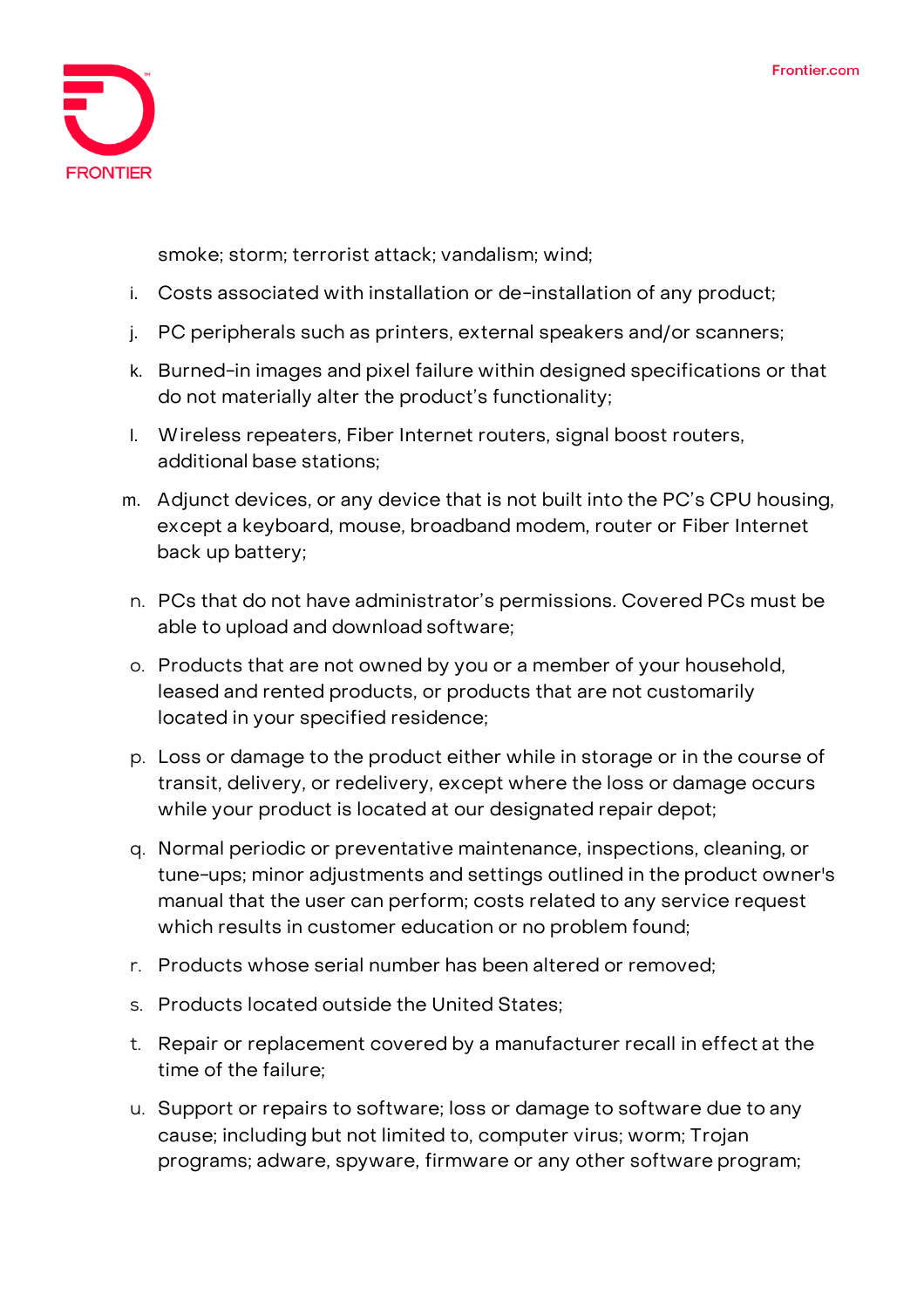

- v. Data or software of any kind that is deleted or damaged during a repair or replacement under this Plan;
- w. Special, indirect, or consequential damages or losses;
- x. Theft or loss of the product.
- y. Customer built or assembled computers
- z. Decorative/Novelty telephone sets (e.g., football phones); facsimile machines; leased equipment; cellular phones, pagers, ancillary equipment;
- aa. Telephone accessories including, but not limited to, headsets, cords, and the like;
- bb. Special needs accessories including, but not limited to, handset boosters, visual ring indicators, and the like;
- cc. Rotary or hardwired telephones and VoIP enabled phones;
- dd. Telephones with 3 or more lines or PBX/Key systems;
- ee. other non-telephone equipment (other than Caller ID display units);
- ff. Computer telephony equipment
- gg. Lamps and bulbs
- hh. DLP, Projector, Projection, Analog and CRT Televisions
- ii. Operability issues resulting from the inability of products, which are designed to process only analog television broadcasts, to process digital television broadcasts.
- 12. **Renewal:** This Plan automatically renews from month to month until cancelled.
- 13. **Transfer:** This Plan is not transferable to another party.
- 14. **Cancellation:** This Plan is provided on a month-to-month basis and can be canceled by you at any time for any reason by notifying Frontier's local business office (or other number that Frontier may designate for such purpose) or by notifying NEW in writing at P.O. Box 1818, Sterling, VA 20166.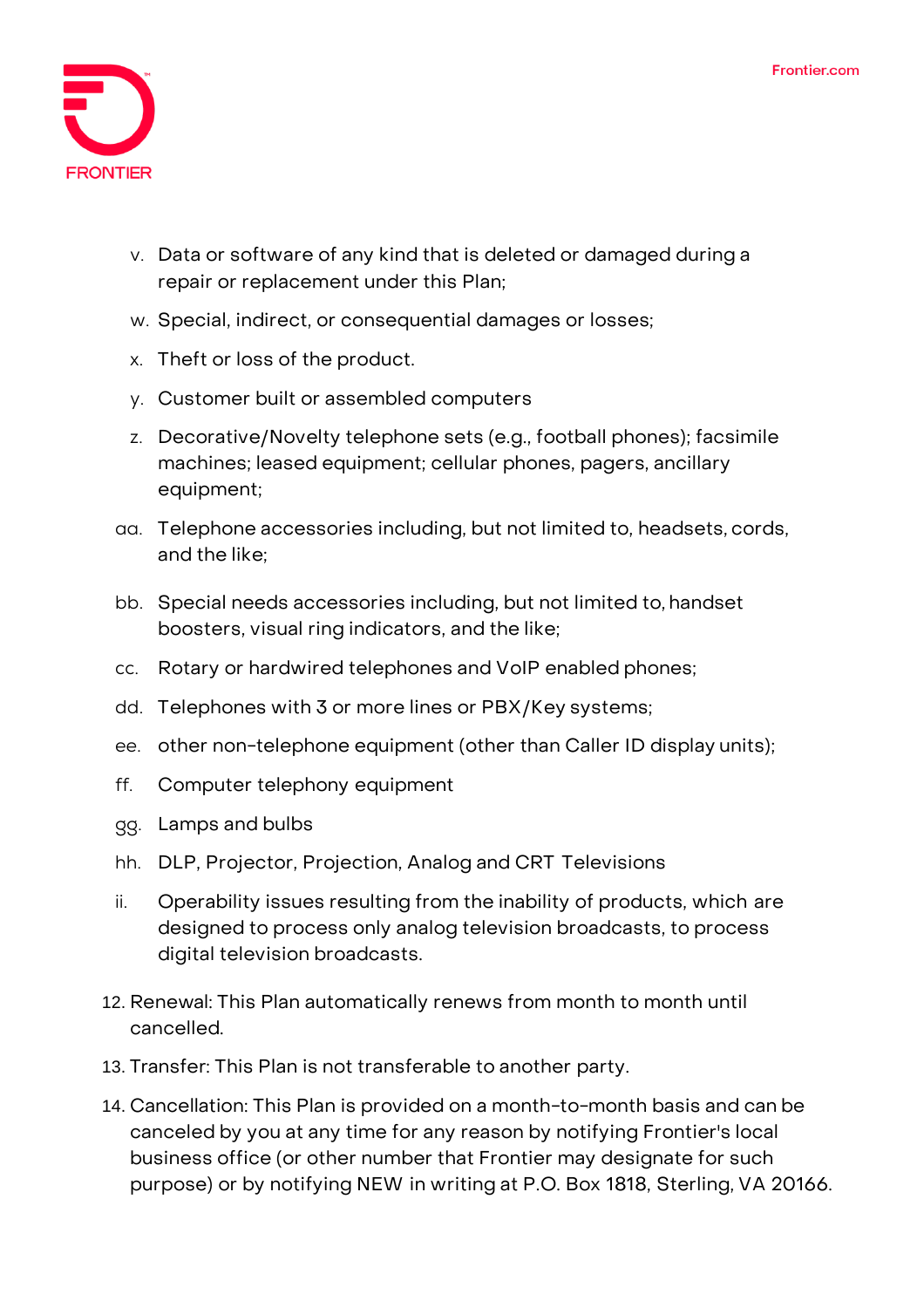

We may elect not to renew the Plan upon 30 days written notice to you. Upon any termination or cancellation by you or Frontier, you will have coverage provided, at no cost for an additional thirty (30) days after the date of termination or cancellation of this Plan. All claims under this Plan must be reported to us within thirty (30) days after cancellation of the Plan.

- 15. **Changes to the Plan:** WE MAY CHANGE THE MONTHLY CHARGE FOR THE PLAN, OR WE MAY CHANGE THESE TERMS AND CONDITIONS FROM TIME TO TIME UPON THIRTY (30) DAYS WRITTEN NOTICE TO YOU. SUCH NOTICE MAY BE PROVIDED AS A MESSAGE PRINTED ON THE FRONTIER BILL, IN A SEPARATE MAILING OR EMAIL OR BY ANY OTHER REASONABLE METHOD AT FRONTIER'S DISCRETION. IF YOU DO NOT AGREE TO THE MODIFIED CHARGES OR TERMS OF THE AGREEMENT, YOU MAY CANCEL THE PLAN BY NOTICE TO FRONTIER AT ANY TIME IN ACCORDANCE WITH THESE TERMS AND CONDITIONS. THE PAYMENT OF APPLICABLE CHARGES BY YOU, OR A REQUEST FOR SERVICE UNDER THE PLANS, AFTER RECEIVING SUCH NOTICE OF A CHANGE IN THE CHARGES OR OTHER TERMS AND CONDITIONS WILL BE DEEMED TO BE ASSENT BY YOU TO THE CHANGE (S) IN THE CHARGES, TERMS OR CONDITIONS.
- 16. **Limitation of Liability:** Our liability for any negligence, error, mistake, or omission regarding the Plan or replacement of product(s) under the Plan is limited to a correction of any such error, mistake or omission. If such a correction is not possible, our liability will be limited to charges paid to Frontier in the applicable month pursuant to the Plan. Any refund must be requested by you. IN NO EVENT WILL THE PLAN OBLIGOR, ADMINISTRATOR OR FRONTIER BE LIABLE FOR INDIRECT, INCIDENTAL OR CONSEQUENTIAL DAMAGES INCLUDING BUT NOT LIMITED TO PERSONAL INJURIES OR LOSS OF INCOME ARISING OUT OF OR CONNECTED TO THE PROVISION OF THE PLAN, REPAIR OR REPLACEMENT OF PRODUCTS UNDER THE PLAN AND CAUSED BY NEGLIGENCE, ERROR, MISTAKE OR OMISSION ON THE PART OF THE PLAN OBLIGOR, ADMINISTRATOR OR FRONTIER OR THEIR RESPECTIVE EMPLOYEES, AGENTS OR SUBCONTRACTORS.
- 17. **Force Majeure:** We shall not be held responsible for any delay or failure in performance of any part of this Plan to the extent that such delay or failure is caused by fire, flood, explosion, war, strike, embargo, government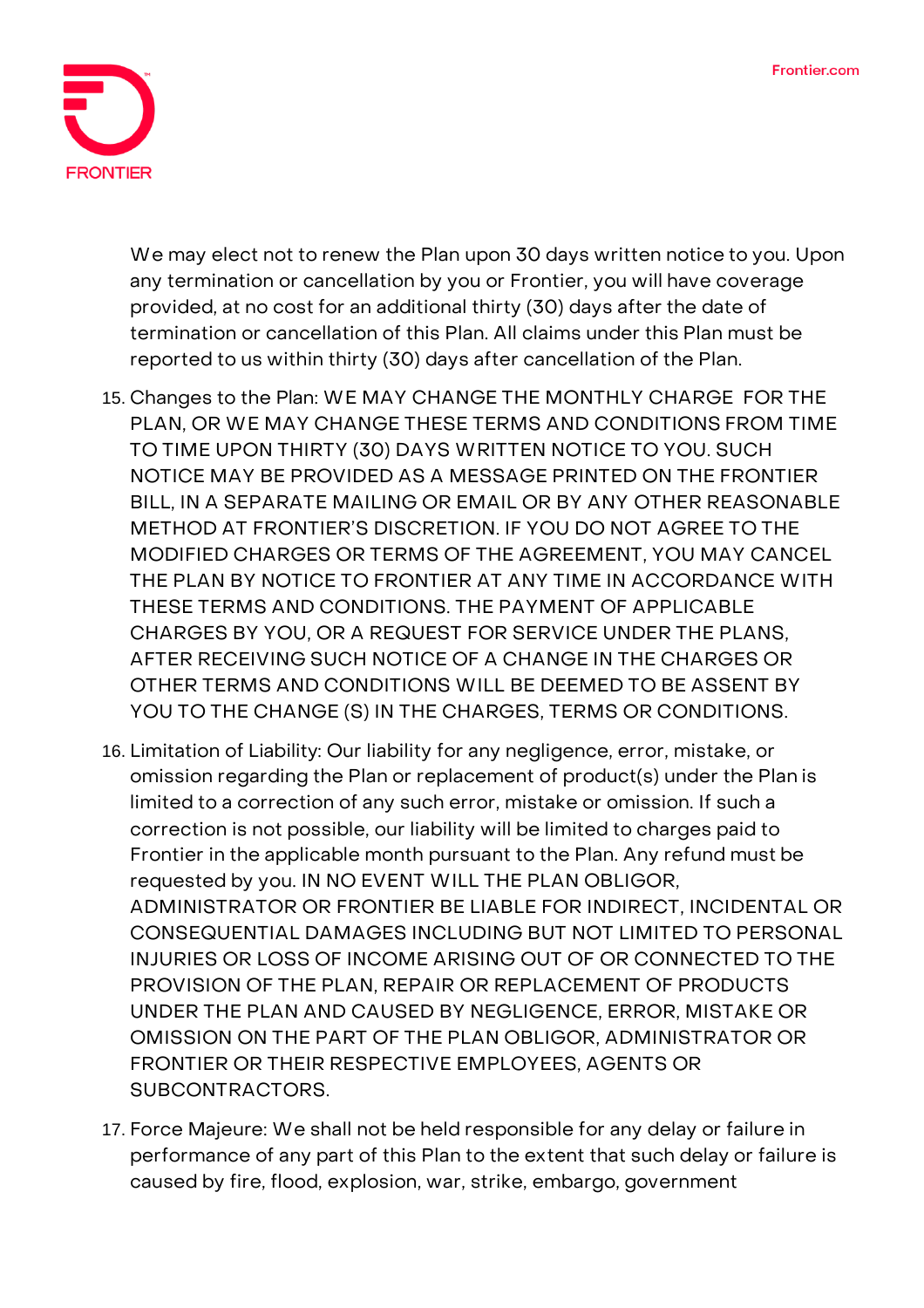

requirement, regulatory agency requirement civil or military authority, acts of God, or other similar causes beyond our control.

18. **Non-waiver:** Our failure in any circumstance to require strict adherence to any term or condition set forth herein shall not be deemed a waiver by us of any such term or condition under any other circumstance or of any other term or condition set forth herein.

**If You Reside In One Of The Following States, These Provisions Apply To You:**

Alabama: You are entitled to a "Free Look" period for this Plan. This Plan will be considered void and we will refund you the purchase price of the Plan if youhave not made a claim under this Plan and you have returned the Plan to us a) within 20 days after the date we have mailed the Plan to you, b) within 10 days after you have received the Plan if the Plan was furnished to you at the time thePlan was purchased, or c) within a longer time period if specified in the Plan. If we fail to pay the cancellation refund within forty-five (45) days of your written request, we will pay you a penalty of ten percent (10%) of the Plan purchase price for each thirty (30) day period or portion thereof that the refund and any accrued penalties remain unpaid. The right to void this Plan applies only to the original Plan purchaser and is not transferable. If we cancel this Plan, no cancellation fee will be imposed. If we cancel this Plan for reasons other than nonpayment, a material misrepresentation made by you to us or because of a substantial breach of duties by you relating to the product or its use, we will mail a written notice to you at least five (5) days prior to cancellation. The notice of cancellation shall state the effective date of cancellation and the reason for cancellation.

**Arizona:** If your written notice of cancellation is received prior to the expiration date, the administrator shall refund the remaining pro-rata price, regardless of prior services rendered under this Plan. The pre-existing condition exclusion does not apply to conditions occurring prior to the sale of the consumer product by the Obligor, its assignees, subcontractors and/or representatives.

**California:** You may cancel this Plan for any reason at any time. For all products other than home appliances and home electronic products, the Cancellation provision is amended as follows: If the Plan is cancelled: (a) within sixty (60) days of the receipt of this Plan, you shall receive a full refund of the price paid for the Plan provided no service has been performed, or (b) after sixty (60) days, you will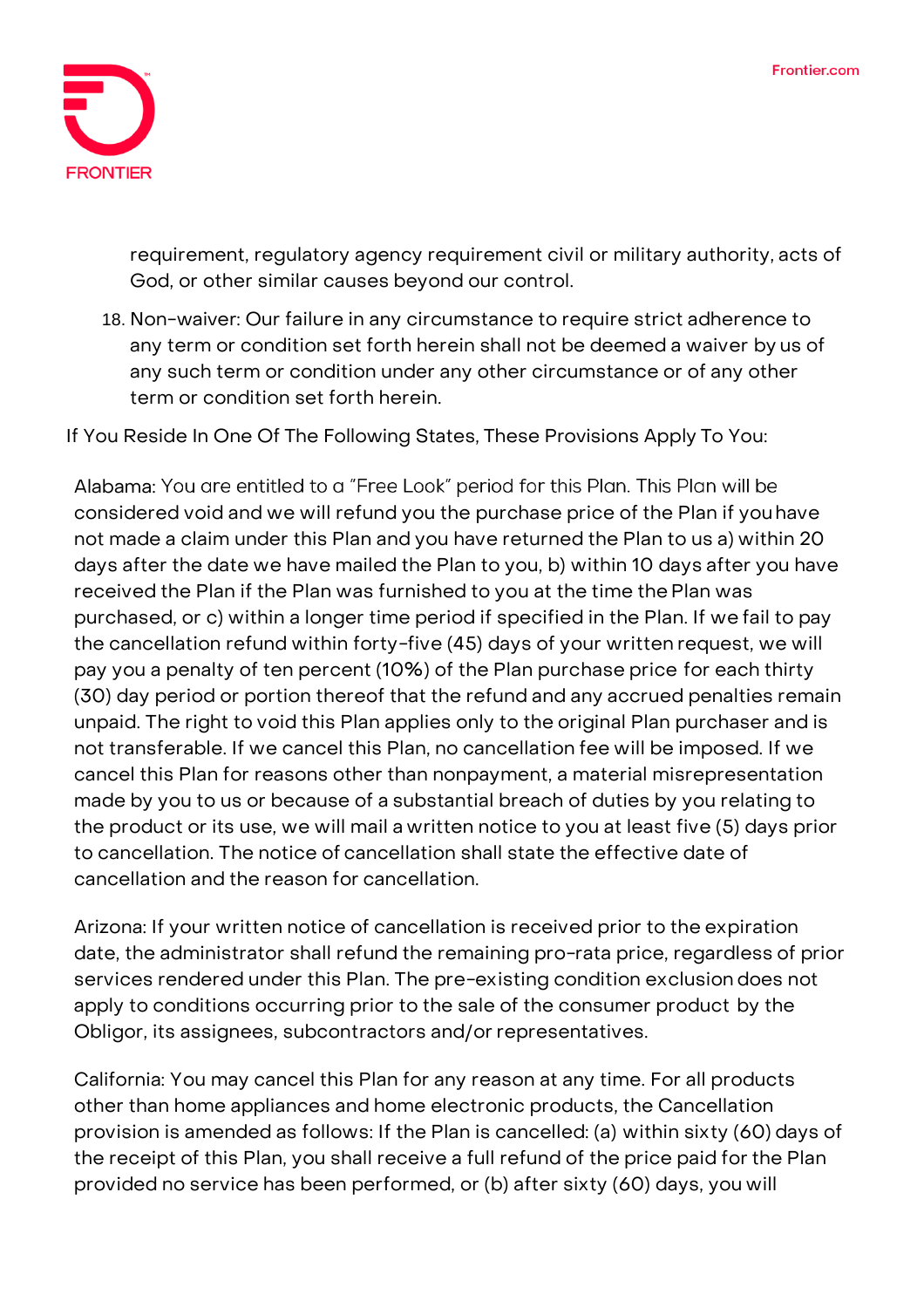

receive a pro rata refund, less the cost of any service received. If we elect tonot renew this Plan, we will provide you with a 60 day written notice.

**Connecticut:** The expiration date of this Plan shall automatically be extended by the duration that the product is in our custody being repaired. In the event of a dispute with the administrator, you may contact the State of Connecticut Insurance Department, PO Box 816, Hartford, CT 06142-0816, Attn: Consumer Affairs. The written complaint must contain a description of the dispute, the purchase price of the product, the cost of repair of the product and a copy ofthe Plan.

**Florida:** The Plan shall be cancelled by us for fraud or material misrepresentation, including but not limited to commercial or rental use. Unauthorized repair or replacement of covered equipment shall result in the cancellation of the Plan by us. In the event of cancellation by us, written notice of cancellation shall be mailed to you not less than sixty (60) days before cancellation is effective. This Plan can be cancelled by you at any time for any reason by emailing, mailing or delivering to us notice of cancellation. If the Plan is cancelled: (a) within thirty (30) days of the receipt of the Plan, you shall receive a full refund of the price paid for the Plan provided no service has beenperformed, or (b) after thirty (30) days, you will receive a refund based on 100% of unearned pro rata premium less any claims that have been paid or less the cost of repairs made by us. If we cancel the Plan, the return premium is based upon 100% of the unearned pro rata premium. Only a check payable to you will be issued by us if your product cannot be repaired or replaced pursuant to the terms and conditions of this Plan. If we determine in our sole discretion that your product cannot be repaired or your product provides for replacement instead of repair, we will replace your product with a product of like kind and quality that is of comparable performance or reimburse you for replacement of the product with a check, at our discretion, equal to the fair market value of the product as determined by us, based upon the age of the product. Georgia: This Plan shall be non-cancelable by us except for fraud, material misrepresentation, or failure to pay consideration due therefore. The cancellation shall be in writing and shall conform to the requirements of Code 33-24-44. You may cancel at any time upon demand and surrender of the Plan and we shall refund the excess of the consideration paid for the Plan above the customary short rate for the expired term of the Plan. The Plan excludes coverage for incidental and consequential damages and pre-existing conditions only to the extent such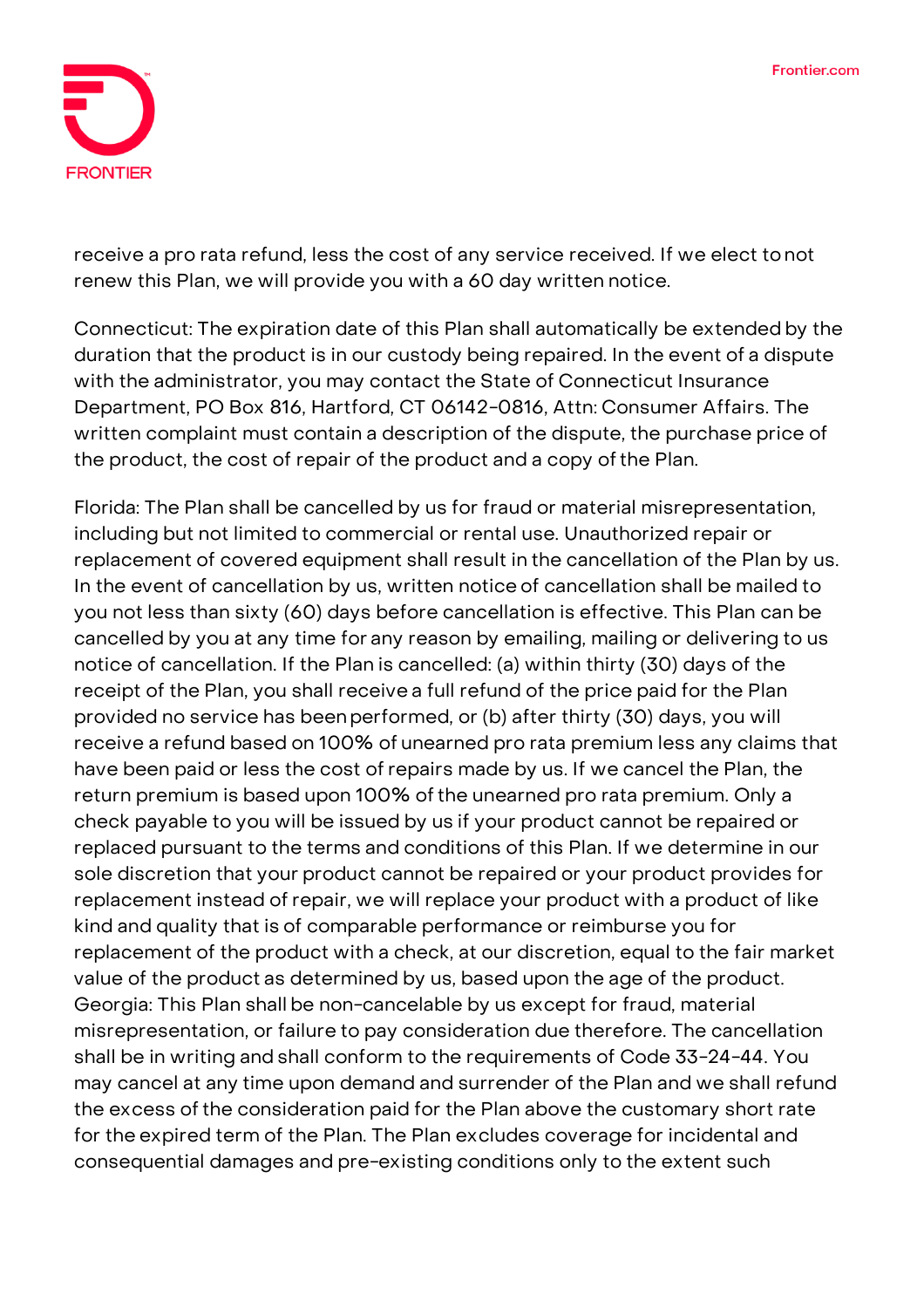

damages or conditions are known to you or reasonably should have been known to you.

**Illinois:** You may cancel this Plan: a) within thirty (30) days after its purchase if no service has been provided and a full refund of the Plan price, less a cancellation fee not to exceed the lesser of ten percent (10%) of the Plan price or fifty dollars (\$50.00); or b) at any other time and a pro rata refund of the Plan price for the unexpired term of the Plan, based on the number of elapsed months less the value of any service received, and the cancellation fee not to exceed the lesser of ten percent (10%) of the Plan price or fifty dollars (\$50.00).

**Nevada:** If the plan is cancelled, no deduction shall be made from the refund for the cost of any service received. If you cancel this Plan after thirty (30) days from purchase, you will receive a pro rata refund based on the days remaining, less a cancellation fee of twenty-five dollars (\$25.00) or ten percent (10%) of the Plan fee, whichever is less. If we fail to pay the cancellation refund within 45 days of your written request we will pay you a penalty of ten percent (10%) of the purchase price for each thirty (30) day period or portion thereof that the refund and any accrued penalties remain unpaid. This Plan may be cancelled due to unauthorized repair which results in a material change in the nature or extent of the risk, occurring after the first effective date of the current policy, which causes the risk of loss to be substantially and materially increased beyond that contemplated at the time the policy was issued or last renewed. This Plan will be considered void and we will refund you the purchase price of the Plan if youhave not made a claim under this Plan and you have returned the Plan to us a) within 20 days after the date we have mailed the Plan to you, b) within 10 days after you have received the Plan if the Plan was furnished to you at the time thePlan was purchased, or c) within a longer time period if specified in the Plan.

**New Hampshire:** In the event you do not receive satisfaction under this Plan, you may contact the New Hampshire Insurance Department, 21 South Fruit St, Suite 14, Concord, NH 03301 or 1.800.852.3416.

**New Mexico:** If this Plan has been in force for a period of seventy (70) days, we may not cancel before the expiration of the Plan term or one (1) year, whichever occurs first, unless: (1) you fail to pay any amount due; (2) you are convicted of a crime which results in an increase in the service required under the Plan; (3) you engage in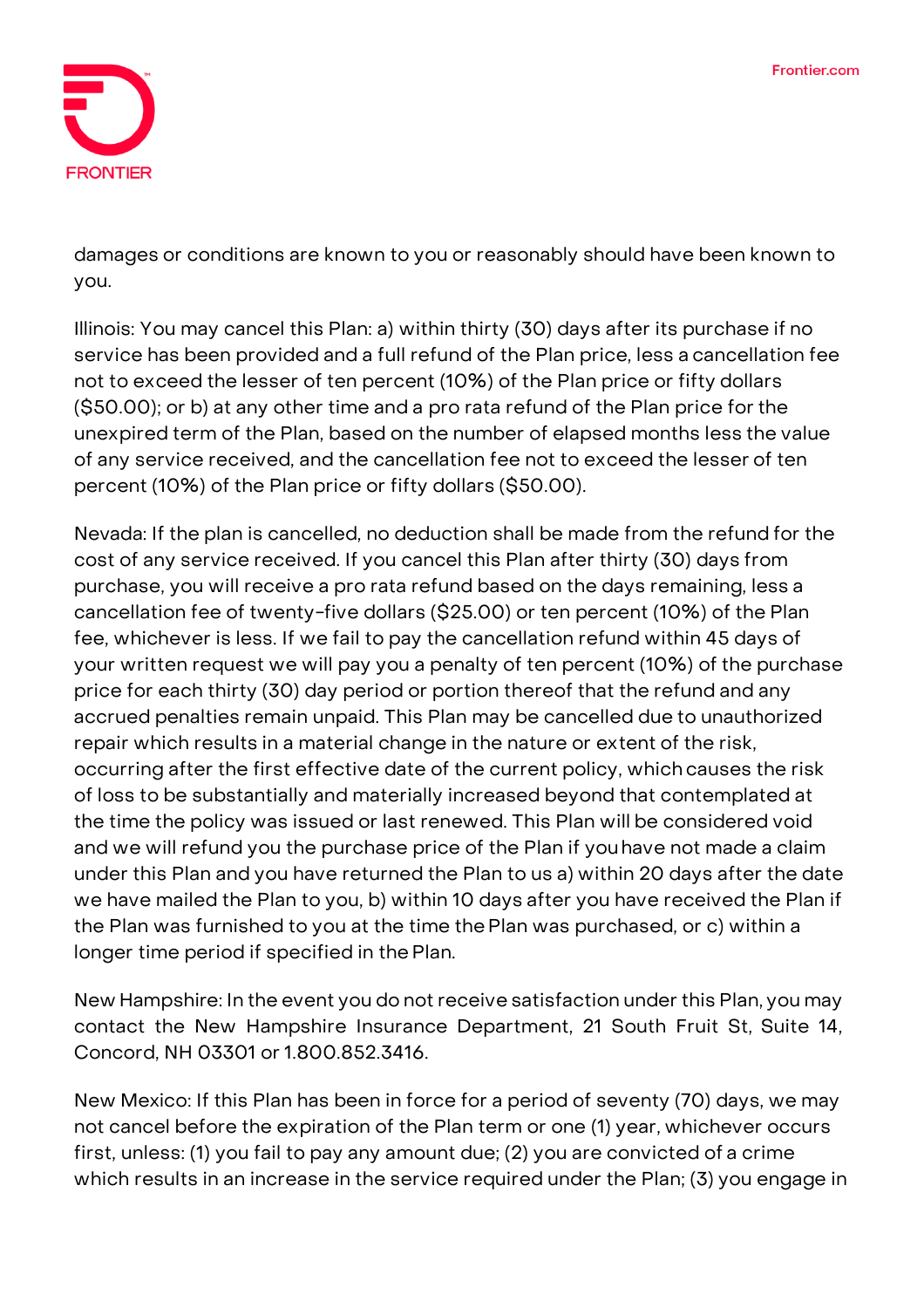

fraud or material misrepresentation in obtaining this Plan; (4) you commit any act, omission, or violation of any terms of this Plan after theeffective date of this Plan which substantially and materially increase the service required under this Plan; or (5) any material change in the nature or extent of the required service or repair occurs after the effective date of this Plan and causes the required service or repair to be substantially and materially increased beyond that contemplated at the time you purchased this Plan.

**North Carolina:** The purchase of this Plan is not required either to purchase or to obtain financing for a home appliance.

**Oklahoma:** THIS PLAN IS NOT ISSUED BY THE MANUFACTURER OR WHOLESALE COMPANY MARKETING THE PRODUCT COVERED BY THIS PLAN. THIS PLAN WILL NOT BE HONORED BY SUCH MANUFACTURER OR WHOLESALE COMPANY. IF EITHER YOU OR WE CANCEL THIS PLAN, THE RETURN OF THE PLAN PRICE WILL BE BASED UPON ONE HUNDRED PERCENT (100%) OF THE UNEARNED PRO RATA PRICE OF THE PLAN, LESS THE COST OF ANY SERVICE RECEIVED.

South Carolina: You are entitled to a "Free Look" period for this Plan. If you cancel this Plan within 30 days of receipt of this Plan, you shall receive a full refund of the Plan purchase price. If we fail to pay the cancellation refund within forty-five (45) days of your written request, we will pay you a penalty of ten percent (10%) of the Plan purchase price for each thirty (30) day period or portion thereof that the refund and any accrued penalties remain unpaid. To prevent any further damage, please refer to the owner's manual. In the event the service Plan provider does not provide covered service within (60) days of proof of loss by the Plan holder, the Plan holder is entitled to apply directly to the Insurance Company. If the Insurance Company does not resolve such matters within sixty (60) days of proof of loss, they may contact the SC Department of Insurance, P.O. Box 100105, Columbia, SC 29202-3105, 1.800.768.3467.

**Texas:** If you purchased this Plan in Texas, unresolved complaints concerning a provider or questions concerning the registration of a Plan provider or administrator may be addressed to the Texas Department of Licensing and Regulations, PO Box 12157, Austin, TX 78711 or 1.512.463.2906 or 1.800.803.9202. You may apply for reimbursement directly to the insurer if a refund or credit is not paid before the forty-sixth (46th) day after the date on which the Plan is returned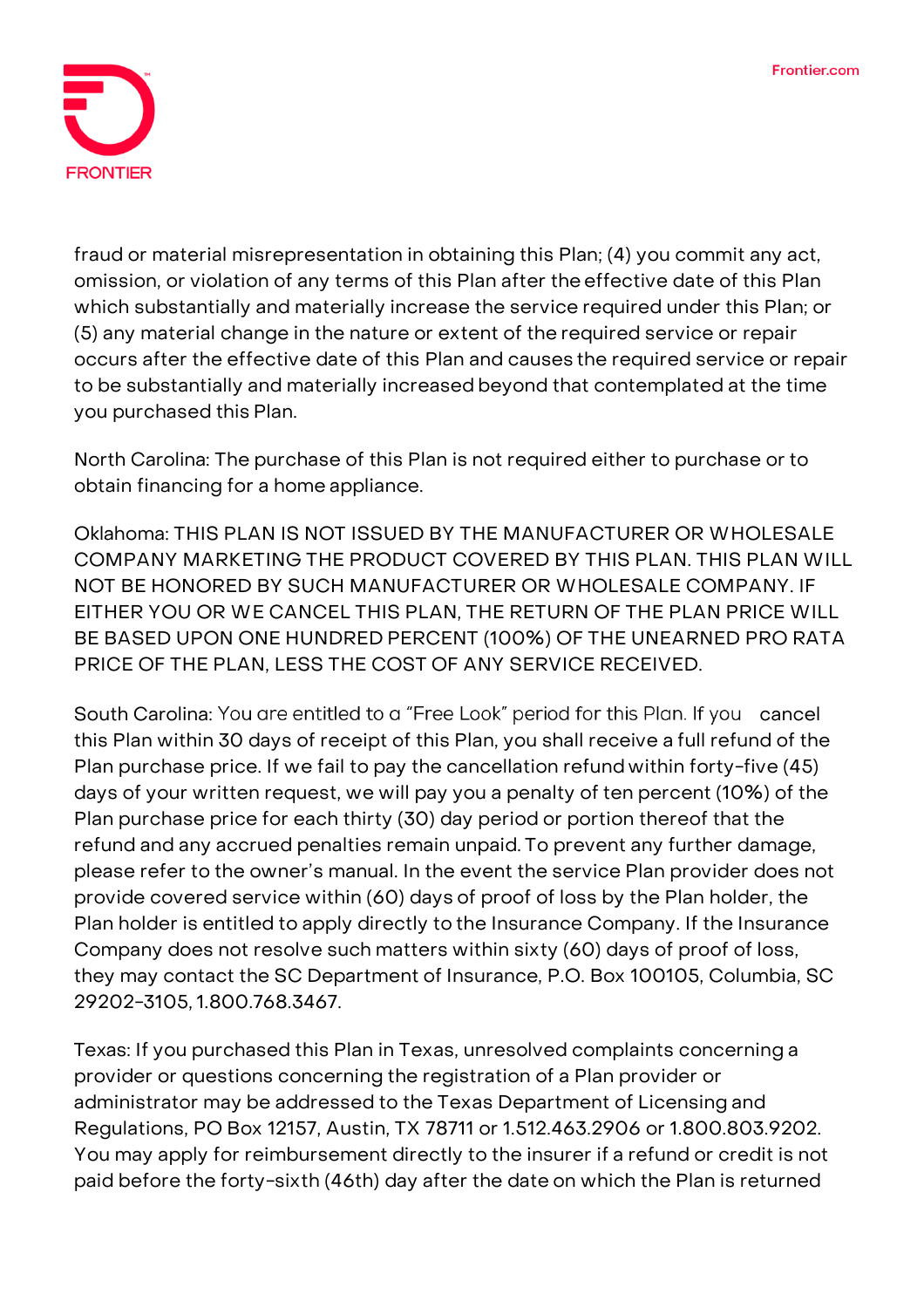

to the provider.

**Utah:** Coverage afforded under this Plan is not guaranteed by the Utah Property and Casualty Guarantee Association. If we cancel this Plan due to fraud or material misrepresentation, you will be notified thirty (30) days prior to Plan cancellation. If we cancel this Plan due to nonpayment, you will be notified ten (10) days prior to Plan cancellation. This Plan is subject to limited regulation by the Utah Insurance Department. To file a complaint, contact the Utah Insurance Department, 3110 State Office Building, Salt Lake City, UT 84114 and phone number 1.801.538.3800 or 1.800.439.3805.

**Washington:** This Plan is not a Plan of insurance. This Service Plan is secured by a contractual liability insurance policy provided by Liberty Mutual Insurance Company 175 Berkley Street, Boston, Massachusetts, 02116 or 1.617.357.9500.You may make a claim directly to the insurance company at any time.

**Wisconsin: THIS PLAN IS SUBJECT TO LIMITED REGULATION BY THE WISCONSIN OFFICE OF THE COMMISSIONER OF INSURANCE.** This Plan shall not be cancelled due to unauthorized repair of the covered equipment, unless we are prejudiced by your failure to obtain such authorization. We will not exclude unauthorized repair of the covered equipment, unless we are prejudiced by your failure to obtain such authorization. If this Plan is canceled, no deduction shall be made from the refund for the cost of any service received. This Plan is backed by a contractual liability policy with limits of liability of \$5,000 per claim and \$25,000 in aggregate per Plan.

**Wyoming:** This Plan will be considered void and we will refund you the full purchase price of the Plan or credit your account if you have not made a claim under this Plan and you have returned the Plan to us, a) within 20 days after the date we have mailed the Plan to you, b) within 10 days after you have received the Plan if the Plan was furnished to you at the time the Plan was purchased, or c) within a longer time period if specified in the Plan. A ten percent (10%) penalty per month shall be added to a refund that is not paid or credited within forty-five (45) days after return of the Plan to us. The right to void this Plan applies only to the original Plan purchaser and is not transferable. If we cancel this Plan for reasons other than nonpayment, a material misrepresentation made by you to us or because of a substantial breach of duties by you relating to the product or its use, we will mail a